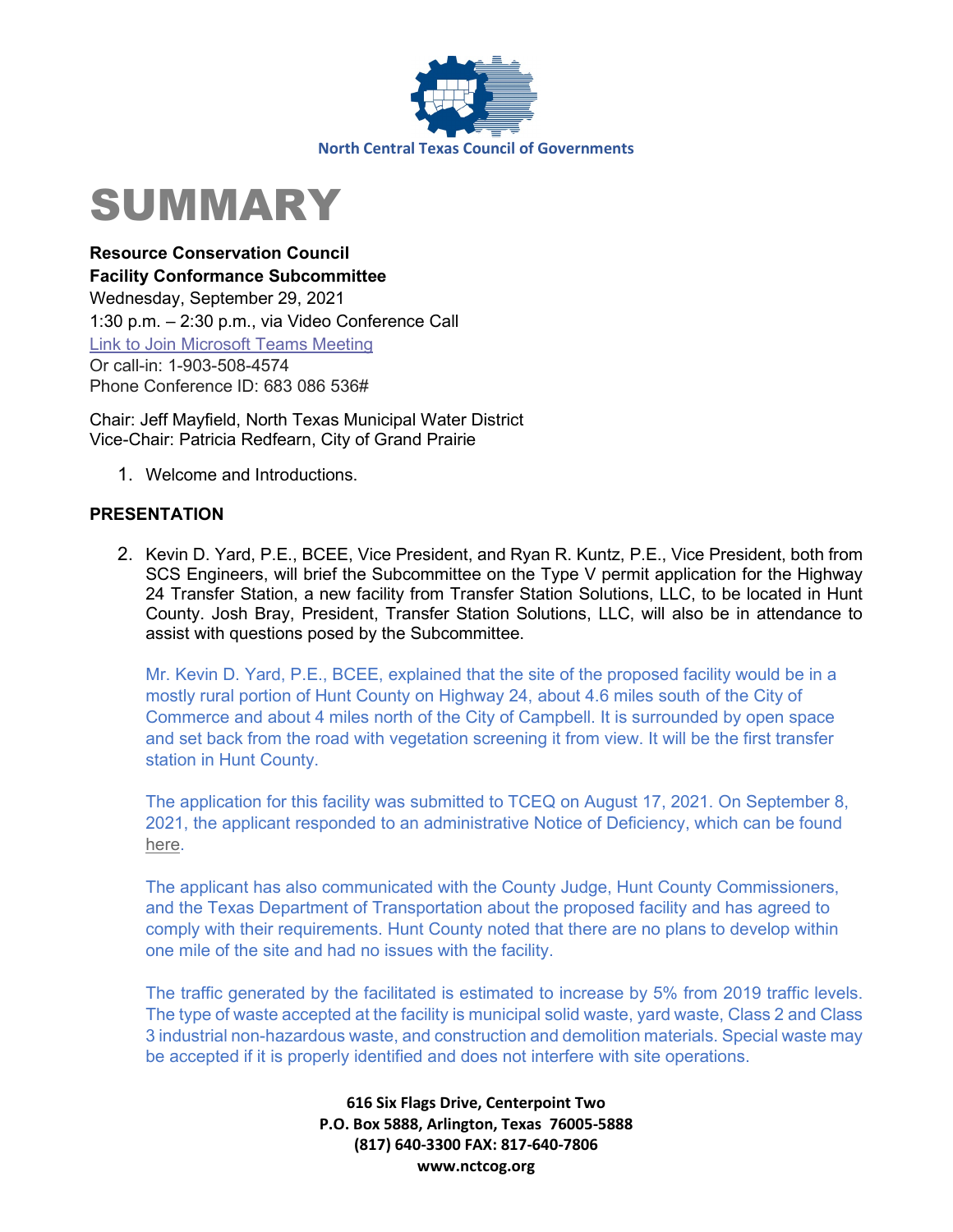

# **North Central Texas Council of Governments**

The proposed facility will be located outside the city limits and extra territorial jurisdiction of the nearest city, so zoning does not apply. Hunt County has an ordinance for the siting of solid waste facilities, but none of the exclusionary criteria apply to the site.

The proposed facility is not designed to handle recycling, but that could change based on the needs of customers. In addition, it will help assure capacity and reduce illegal dumping.

#### **ACTION ITEM**

3. The Subcommittee will discuss the application for the Highway 24 Transfer Station and vote whether to recommend to the Resource Conservation Council (RCC) that the application conforms to the North Central Texas Regional Solid Waste Management Plan.

The Subcommittee members had questions for the applicant, which can be found below.

1) How many acres is the permitted boundary?

The permitted parcel is 5.7 acres.

- 2) Was the applicant only required to notify Transfer Station Solutions, LLC?
- No, there were other surrounding property owners.
- 3) How will the applicant load the transfer trailers?
- With a combination of excavator and loader. May use a tipper at higher tonnage.
- 4) What is the waste acceptance rate?

Maximum of 1000 tons per day.

Risa Weinberger, Risa Weinberger & Associates, Inc., made a motion to recommend to the Resource Conservation Council that the Type V permit application for the Highway 24 Transfer Station in Hunt County conforms to the North Central Texas Regional Solid Waste Management Plan. Patricia Redfearn, City of Grand Prairie, seconded the motion. The motion passed unanimously.

4. Next Steps – The RCC will vote to approve the Subcommittee's conformance recommendation for the Highway 24 Transfer Station at its next meeting on November 10, 2021. After this meeting, a letter stating the RCC's final conformance determination will be submitted to the TCEQ, and a copy will also be sent to the applicant.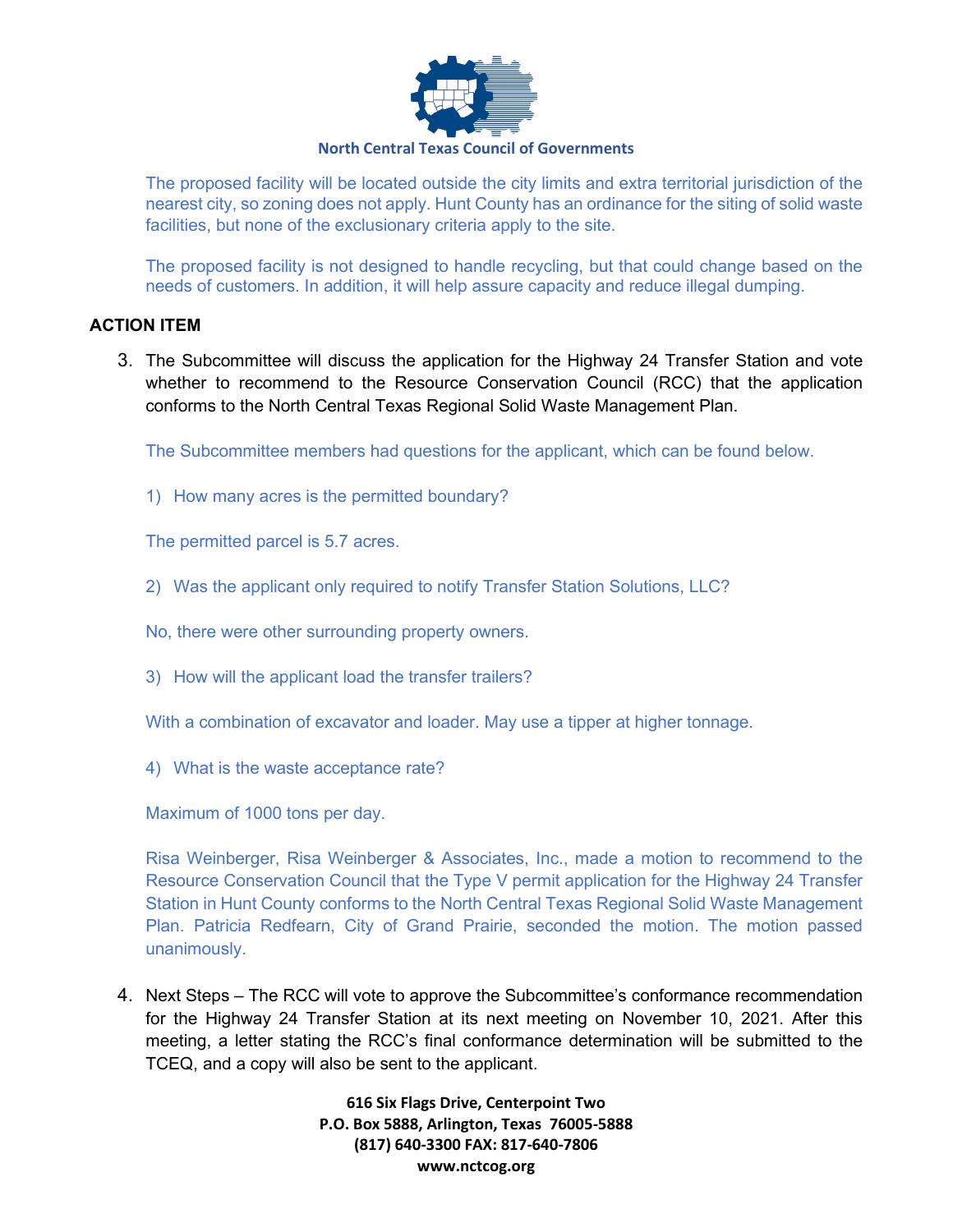

#### **SUBCOMMITTEE DISCUSSION**

5. Updating NCTCOG's Conformance Review Process. Elena Berg, NCTCOG, will provide a general overview of the parts of the conformance review process that NCTCOG intends to update and then ask the Subcommittee to provide feedback. More detailed input will be requested once NCTCOG has proceeded further along and provided materials for the Subcommittee to review.

Elena Berg notified the Subcommittee that NCTCOG would be updating its conformance review process by April 2022. NCTCOG will incorporate any recent legislative requirements as applicable and ensure that the timing of the conformance review aligns with TCEQ's review of the application or registration. The Facility Application Evaluation Form will also be reviewed and updated as necessary. One or two Subcommittee meetings may be needed to obtain the Subcommittee's input.

#### 6. Adjournment.

If you have any questions regarding the meeting or agenda items, please contact Elena Berg at (817) 608-2363 or [eberg@nctcog.org.](mailto:eberg@nctcog.org) Thank you!

If you plan to attend this public meeting and you have a disability that requires special arrangements at the meeting, please contact Barbara Bradford by phone at (817) 695-9231 or by email at **b**bradford@nctcog.org 72 hours in advance of the meeting. Reasonable accommodations will be made to assist your needs.